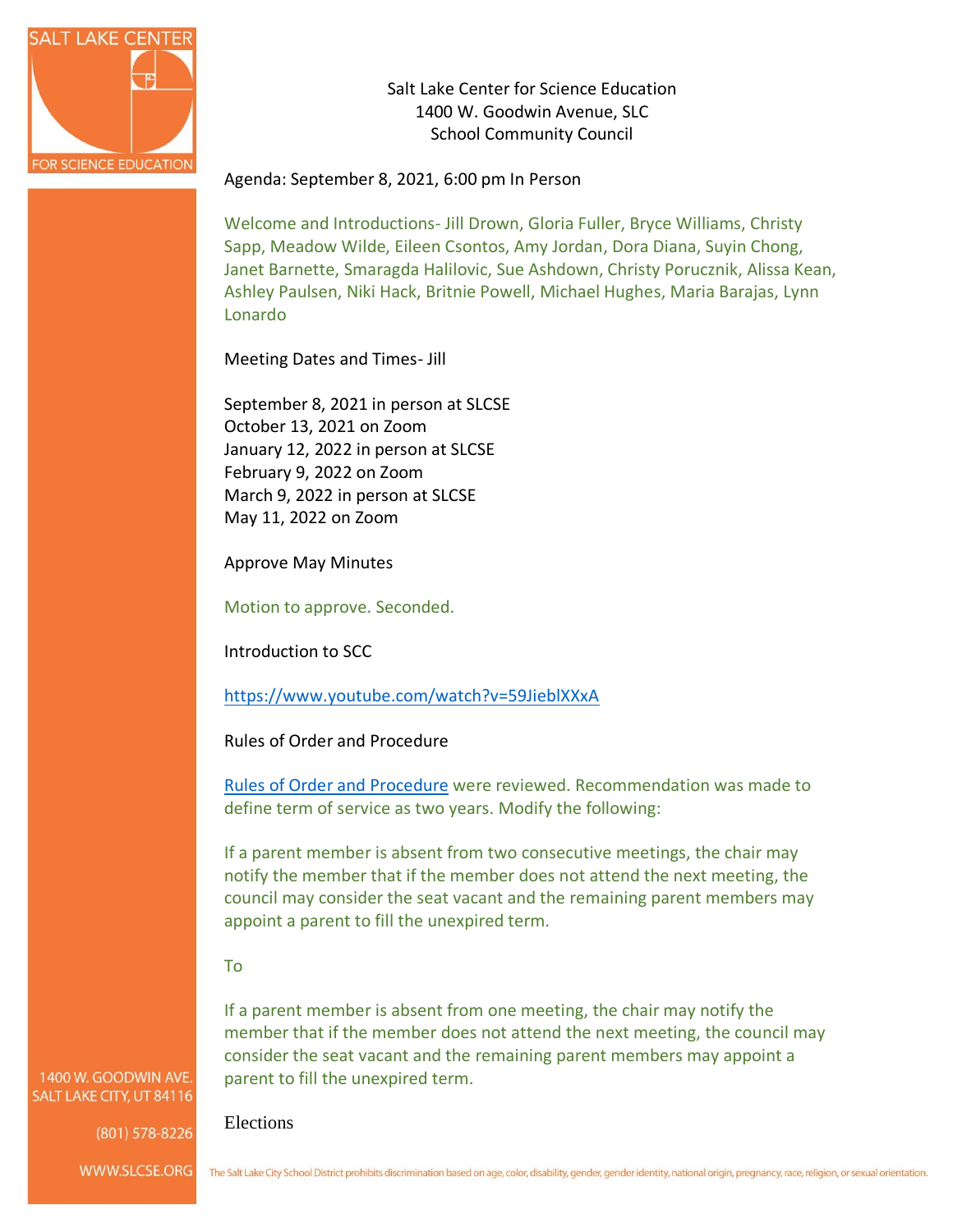SCC had more members apply than available seats. We are holding elections. The information will go out to all families electronically and materials will be translated. Elections will be open for 10 days. All are still welcome to attend and participate in meetings even if they don't win a voting seat.

#### Positive Behavior Plan

Positive Behavior Plan was shared with the Council. Ashley went over all the services and activities that we offer at the rose park site. SCC asked questions and provided input. How are programs being measured for effectiveness? Many of our programs are through community partnerships and they monitor effectiveness and share data. Do students know about all programming? Not necessarily. We communicate openly about some programming. Some programs operate solely through referrals. Student Service Council meetings are held twice per month. Student needs are discussed and referrals often come from here. Counselors, admin, and teachers can also refer students for programs.

### LAND Trust

Current LAND Trust plan was shared.

# Parent Compact

Parent Compact was shared. Compact was created by parents, students, and teachers. Feedback and input is always welcome.

# Admin Updates- Britnie

- New Faculty
	- o Martha Erickson, 11th/12th SPED
	- o Sammi Borders, counselor
	- o Abby Barry, reading
	- o Kimberly Plummer, PE/Healthy Lifestyles
	- o Luci Gonzalez, Language Arts
- After School Programming starts next week
- Overnight trips are a go with additional precautions. We will be providing a testing clinic here prior to trips and are asking students to be fully vaccinated.

# Approved Fundraisers

PTSO is sponsoring the DC fundraisers for the upcoming year (the 11th grade trip). DC Trip

• Anyathon